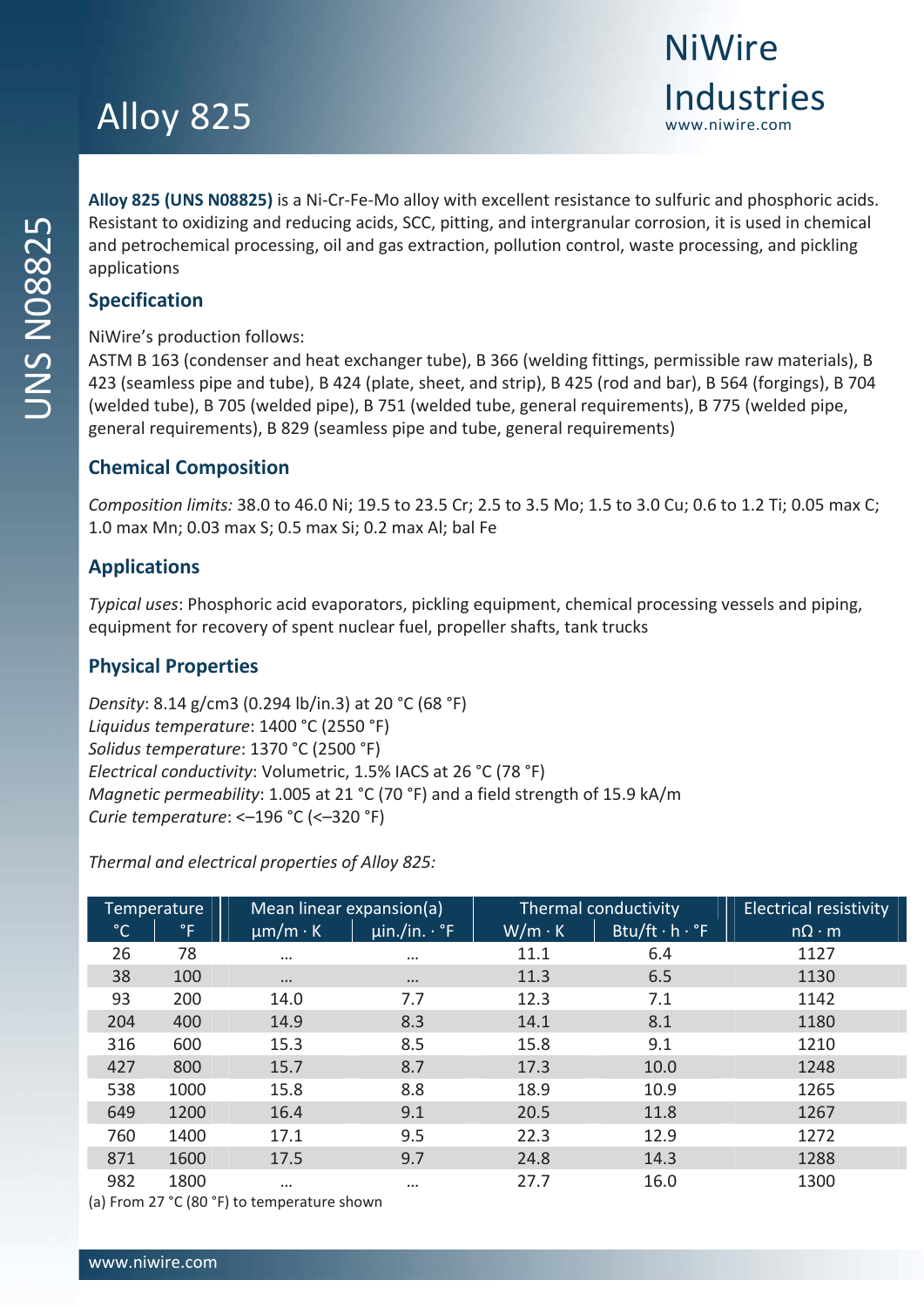# Alloy 825

### **Mechanical Properties**

*Compressive properties*: Annealed bar with tensile yield strength of 396 MPa (57.5 ksi): compressive yield strength, 423 MPa (61.4 ksi) at 0.2% offset

*Elastic modulus*: Tension, 195 GPa (28.3 ∙ 106 psi) at 27 °C (80 °F)

*Impact strength*: Plate, Charpy keyhole: 107 J (78.9 ft ∙ lbf) at 20 °C (68 °F); 106 J (78.2 ft ∙ lbf) at –79 °C (– 110 °F); 91 J (67.1 ft ∙ lbf) at –196 °C (–320 °F); 92 J (67.8 ft ∙ lbf) at –253 °C ( –420 °F)

*Tensile properties of annealed Alloy 825:*

| Temperature  |             | Tensile strength |       | Yield strength (0.2 offset) | Elongation |     |
|--------------|-------------|------------------|-------|-----------------------------|------------|-----|
| $^{\circ}$ C | $\degree$ F | <b>MPa</b>       | ksi   | <b>MPa</b>                  | ksi        | %   |
| 29           | 85          | 693              | 100.5 | 301                         | 43.7       | 43  |
| 93           | 200         | 655              | 95.0  | 279                         | 40.4       | 44  |
| 204          | 400         | 637              | 92.4  | 245                         | 35.6       | 43  |
| 316          | 600         | 632              | 91.7  | 232                         | 33.6       | 46  |
| 371          | 700         | 621              | 90.0  | 234                         | 34.0       | 46  |
| 427          | 800         | 610              | 88.5  | 228                         | 33.0       | 44  |
| 482          | 900         | 608              | 88.2  | 221                         | 32.0       | 42  |
| 538          | 1000        | 592              | 85.9  | 229                         | 33.2       | 43  |
| 593          | 1100        | 541              | 78.5  | 222                         | 32.2       | 38  |
| 649          | 1200        | 465              | 67.5  | 213                         | 30.9       | 62  |
| 760          | 1400        | 274              | 39.7  | 183                         | 26.5       | 87  |
| 871          | 1600        | 135              | 19.6  | 117                         | 17.0       | 102 |
| 982          | 1800        | 75               | 10.9  | 47                          | 6.8        | 173 |
| 1093         | 2000        | 42               | 6.1   | 23                          | 3.3        | 106 |

### **Chemical Properties**

*General corrosion behavior*: Alloy 825 has exceptional resistance to seawater and to reducing chemicals, such as sulfuric and phosphoric acids. Because it is stabilized against sensitization, Alloy 825 resists intergranular corrosion. This alloy contains sufficient nickel to make it resistant to chloride stress‐corrosion cracking. Its molybdenum content provides resistance to pitting. Its chromium content provides resistance to oxidizing media, such as nitric acid, nitrates, and oxidizing salts.

Laboratory corrosion rates of Alloy 825 in chemically pure sulfuric acid solutions, see right figure.

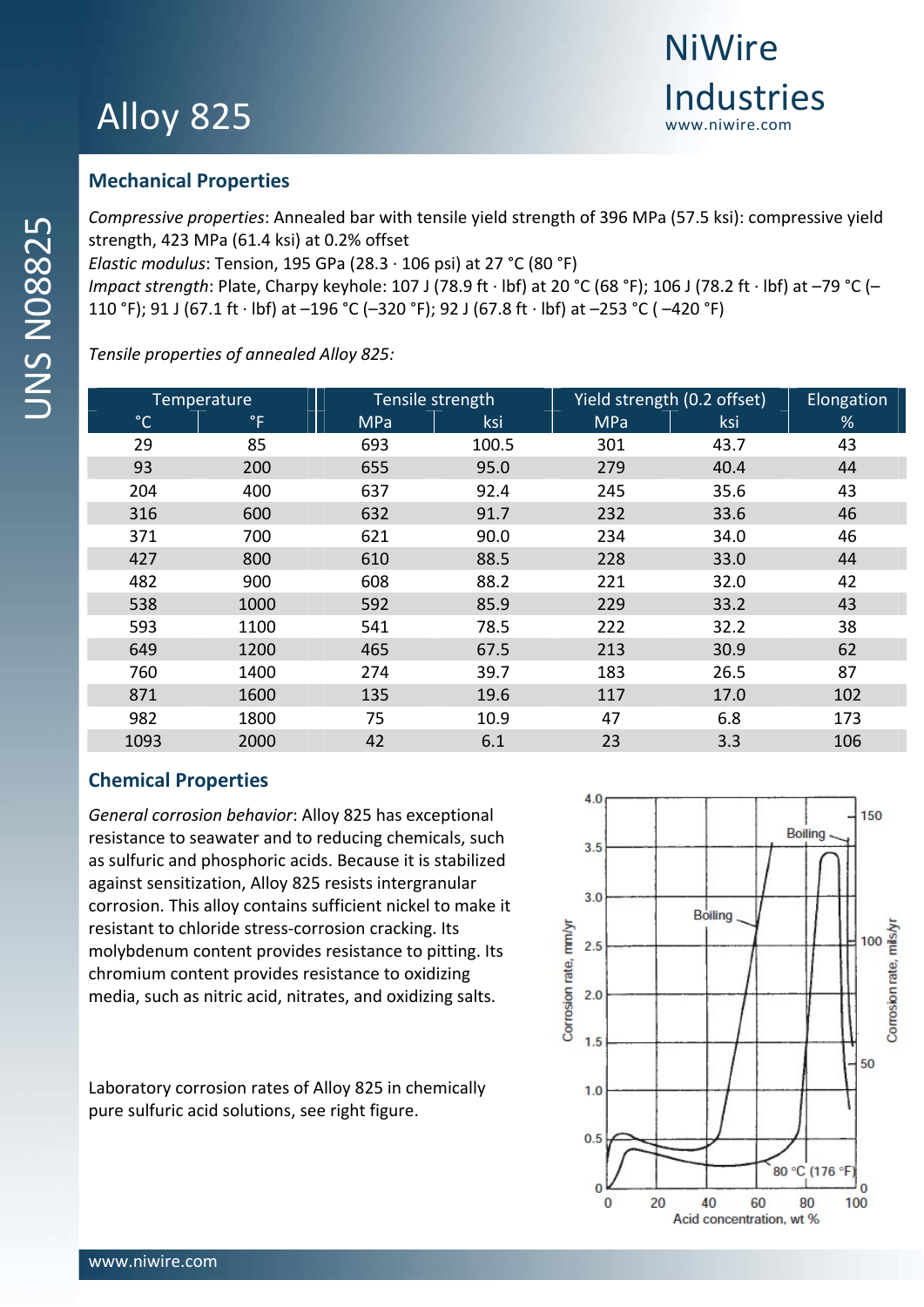Plant corrosion tests of Alloy 825 immersed in wet‐process phosphoric acid solutions:

| <b>Test solution</b>                                                                                                                  | Temperature  |              | Duration of | Corrosion rate |         |
|---------------------------------------------------------------------------------------------------------------------------------------|--------------|--------------|-------------|----------------|---------|
|                                                                                                                                       | $^{\circ}$ C | $^{\circ}$ F | test, days  | mm/yr          | mils/yr |
| Recycle liquor from evaporator fume scrubber<br>containing 15% $H_3PO_4$ , 20% $H_2SiF_6$ , 1% $H_2SO_4$                              | $75 - 85$    | $165 - 185$  | 16          | 0.025          | 1.0     |
| Solution containing 20% $H_3PO_4$ and 20% HF in<br>tank                                                                               | $20 - 30$    | $70 - 85$    | 13          | 0.036          | 1.4     |
| Slurry in digester tank. Mixture contains 20%<br>$H_3PO_4$ , 2% $H_2SO_4$ , 1% HF, 40% $H_2O$ , plus CaSO <sub>4</sub>                | 75–95        | $170 - 200$  | 117         | 0.02           | 0.7     |
| Slurry containing 37% $H_3PO_4$ (27% $P_2O_5$ ) in acid<br>transfer tank. Velocity $1 \text{ m/s}$ (3 ft/s)                           | $65 - 90$    | 150-190      | 46          | 0.02           | 0.7     |
| Slurry containing 31.4% $H_3PO_4$ , 1.6% $H_2SO_4$ ,<br>1.5% $H_2$ SiF <sub>6</sub> , 0.12% HF, plus CaSO <sub>4</sub> in filter tank | $45 - 60$    | $115 - 140$  | 8.3         | < 0.003        | < 0.1   |
| Thickener in evaporated acid containing 54%<br>$H_3PO_4$ , 1.7% HF, 2% $H_2SO_4$ , 2% CaSO <sub>4</sub>                               | $50 - 65$    | $125 - 150$  | 51          | 0.01           | 0.5     |
| Evaporator heated with hot gases in acid<br>containing 53% $H_3PO_4$ , 1-2% $H_3SO_4$ , 1.5% HF<br>plus $Na2SiF6$                     | 120          | 250          | 42          | 0.15           | 6.0     |
| In wet separator on top of concentrating drum<br>in vapors from concentration of crude acid to<br>50-55% $H_3PO_4$ containing HF      | $105 - 150$  | $225 - 300$  | 21          | 0.79           | 31.0    |
| Defluorinator in acid containing 75-80%<br>$H_3PO_4$ , 1% $H_2SO_4$ , with some HF. Violent<br>agitation                              | 120-155      | 250-315      | 8           | 3.048          | 120.0   |

Corrosion rates for Alloy 825 in hydrochloric acid at three temperatures:

| Acid             | Temperature  |             | Corrosion rate |         |  |  |
|------------------|--------------|-------------|----------------|---------|--|--|
| concentration, % | $^{\circ}$ C | $\degree$ F | mm/yr          | mils/yr |  |  |
| 5                | 20           | 68          | 0.12           | 4.9     |  |  |
|                  | 40           | 104         | 0.45           | 17.8    |  |  |
|                  | 66           | 150         | 2.00           | 79      |  |  |
| 10               | 20           | 68          | 0.18           | 7.2     |  |  |
|                  | 40           | 104         | 0.47           | 18.6    |  |  |
|                  | 66           | 150         | 2.60           | 102     |  |  |
| 20               | 20           | 68          | 0.18(a)        | 7.3(a)  |  |  |
|                  | 40           | 104         | 0.44           | 17.2    |  |  |
|                  | 66           | 150         | 1.52           | 60      |  |  |
|                  |              |             |                |         |  |  |

(a) 15% acid concentration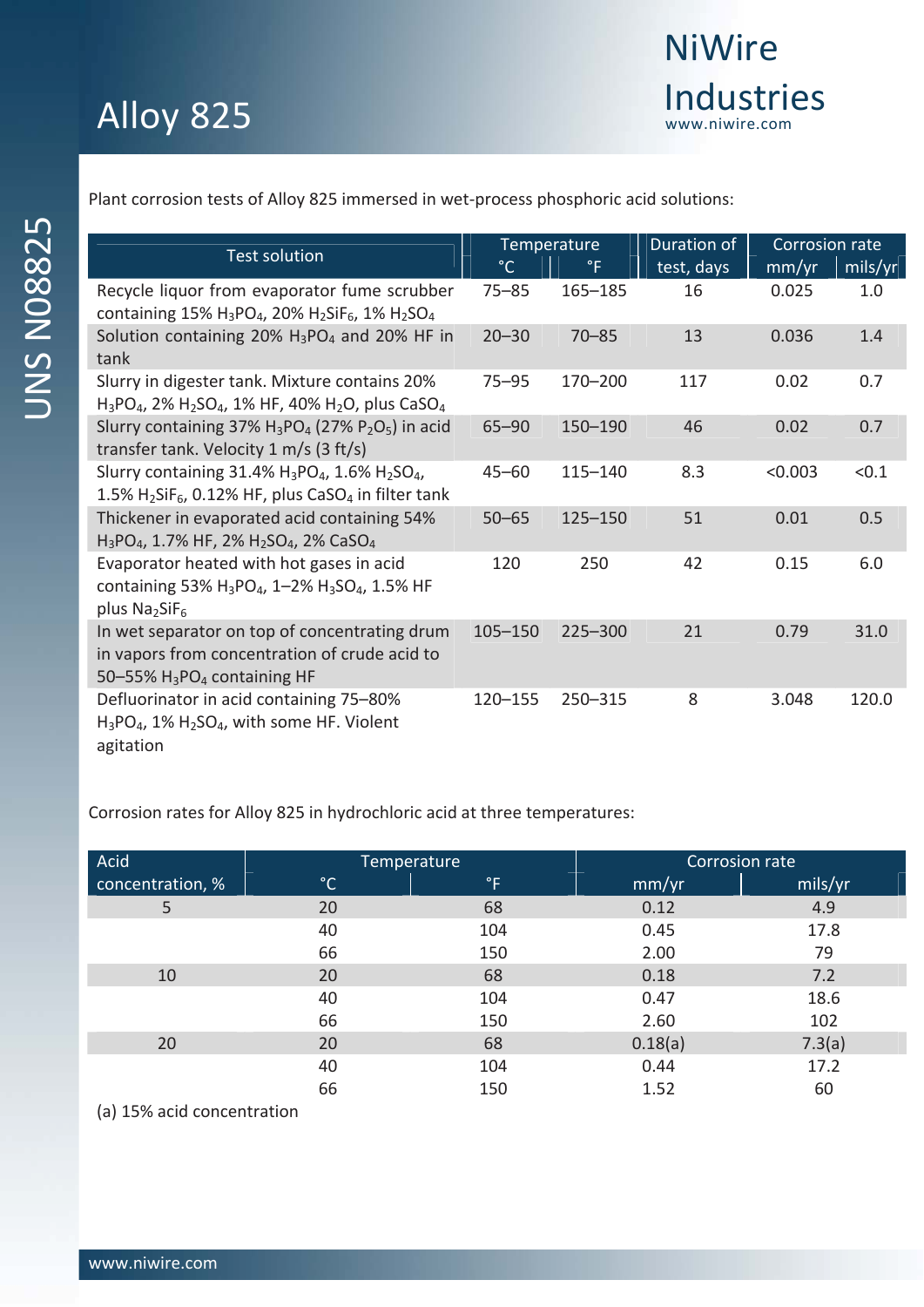| Test conditions (a)                               | Temperature  |             | Duration of    |         | Corrosion rate |
|---------------------------------------------------|--------------|-------------|----------------|---------|----------------|
|                                                   | $^{\circ}$ C | $\degree$ F | test, days     | mm/yr   | mils/yr        |
| In evaporator during concentration of nitric acid |              |             |                |         |                |
| solution saturated with potassium nitrate and     |              |             |                |         |                |
| containing chlorides                              |              |             |                |         |                |
| Liquid: 40-70% HNO <sub>3</sub> , 0.2-0.02% Cl    | $105 - 115$  | $220 - 240$ | 4.2            | 0.10    | 4.0            |
| Vapor: 50-10% HNO <sub>3</sub> , 0.05-1.5% Cl     | $105 - 115$  | $220 - 240$ | 4.2            | 0.279   | 11.0           |
| In evaporator during concentration of nitric acid |              |             |                |         |                |
| solution from 35-45% nitric acid, saturated with  |              |             |                |         |                |
| zirconyl nitrate and containing 10-35%            |              |             |                |         |                |
| $ZrO(NO3)2$ crystals                              |              |             |                |         |                |
| Liquid                                            | $115 - 125$  | $235 - 255$ | 29             | 0.533   | 21.0           |
| Vapor                                             | $115 - 125$  | $235 - 255$ | 29             | 0.660   | 26.0           |
| In 40% nitric acid solution containing some       | $30 - 40$    | $85 - 105$  | 15             | < 0.003 | < 0.1          |
| nitrogen tetroxide and nitrous acid. Location in  |              |             |                |         |                |
| $N_2O_2$ absorption tower immediately below       |              |             |                |         |                |
| distributor                                       |              |             |                |         |                |
| In evaporator during concentration of 20% nitric  | $70 - 90$    | 160-190     | 52             | 0.01    | 0.4            |
| acid solution containing 6% metal nitrates (iron, |              |             |                |         |                |
| magnesium, lead and aluminum), 2% sulfate as      |              |             |                |         |                |
| metal sulfates                                    |              |             |                |         |                |
| Laboratory test in 53% nitric acid containing 1%  |              |             |                |         |                |
| hydrofluoric acid                                 |              |             |                |         |                |
| Liquid                                            | 80           | 176         | 7              | 5.080   | 200.0          |
| Vapor                                             | 80           | 176         | $\overline{7}$ | 2.18    | 86.0           |
| In vapor during concentration of nitric acid      |              |             |                |         |                |
| solution containing 35-45% nitric acid, 3-20%     |              |             |                |         |                |
| chlorine as chlorides, and 10-20% metal nitrates  |              |             |                |         |                |
| (mainly zirconium)                                |              |             |                |         |                |
| Liquid                                            | $115 - 125$  | $240 - 260$ | 21             | 0.330   | 13.0           |
| Vapor                                             | $115 - 125$  | 240-260     | 21             | 0.15    | 5.8            |
| In evaporator during concentration of 36% nitric  | $65 - 80$    | 150-180     | 8              | 0.01    | 0.5            |
| acid solution containing 30% potassium nitrate,   |              |             |                |         |                |
| some sodium, iron, calcium and magnesium          |              |             |                |         |                |
| nitrates, and 0.05-0.10% chlorine as chloride.    |              |             |                |         |                |
| Intermittently exposed to liquid and vapor        |              |             |                |         |                |
| In evaporator during concentration of nitric acid |              |             |                |         |                |
| solution containing metal nitrates (mostly        |              |             |                |         |                |
| zirconium) and small amount of chlorides          |              |             |                |         |                |
| Liquid at bottom of column (58% nitric acid, 5    | 115-130      | 240-265     | 10             | 0.660   | 26.0           |
| ppm chlorides, 11-13% metal nitrates)             |              |             |                |         |                |
| Liquid on 10th tray of column (2.21% nitric acid, | 105-130      | $225 - 265$ | 10             | 0.12    | 4.6            |
| 3-13 ppm chlorides, 0-25% metal nitrates)         |              |             |                |         |                |